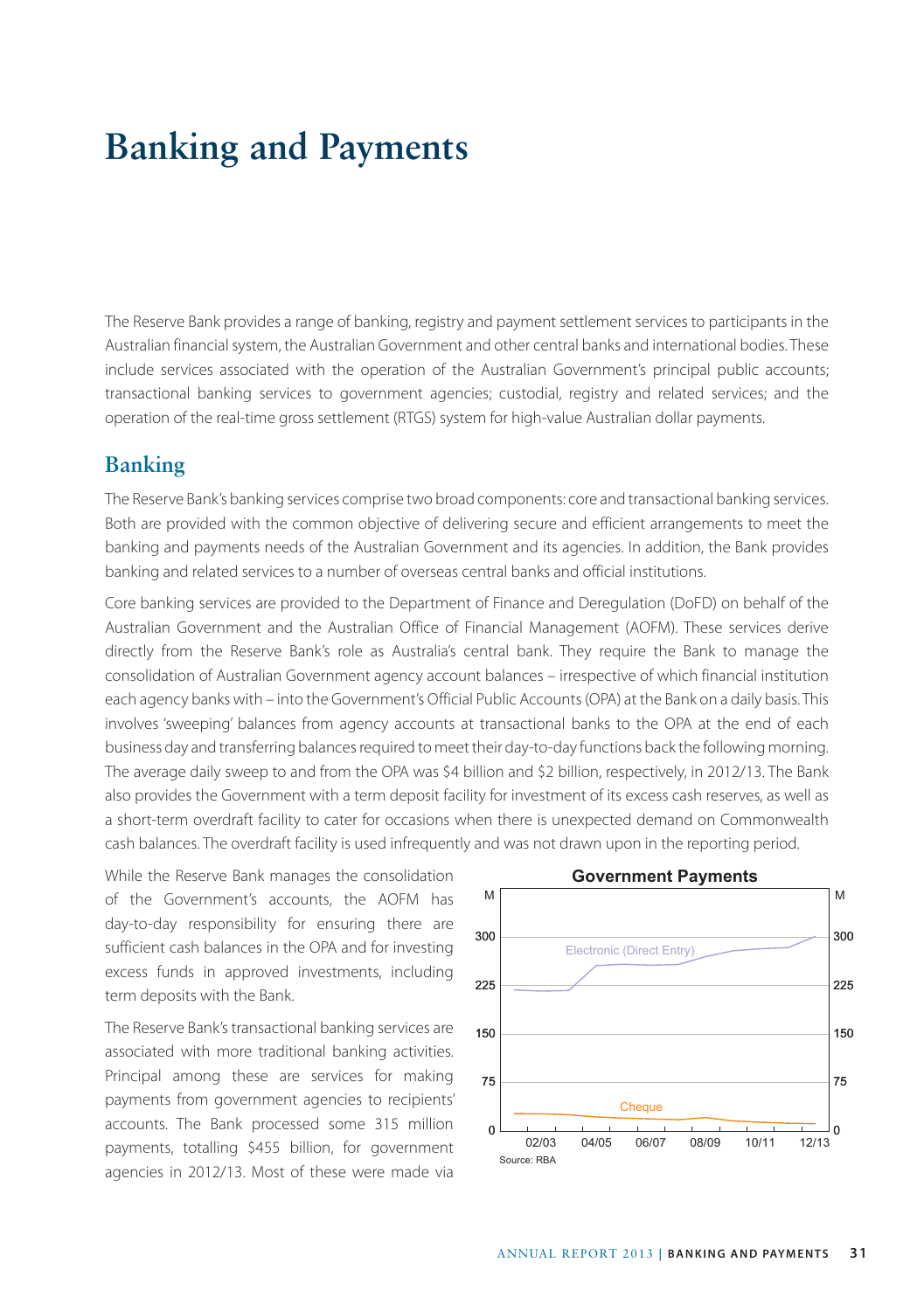direct entry. The Australian Government also makes payments by eftpos, the RTGS system and cheque, though its use of cheques has fallen significantly in recent years relative to electronic payment methods. Cheques now make up less than 4 per cent of agency payments, compared with around 10 per cent a decade ago. In addition to payments, the Bank provides its government agency customers with access to a number of services through which they can collect funds, including Electronic Funds Transfer, BPAY, eftpos, and card-based services via phone and internet. The Bank processed 25 million collections-related transactions for the Australian Government in 2012/13, amounting to around \$430 billion.

The provision of transactional banking services is consistent with the Reserve Bank's responsibilities under the *Reserve Bank Act 1959*. The principal difference between core and transactional banking services is that the latter are offered on a commercial basis in line with the Australian Government's competitive neutrality guidelines. To deliver these services, the Bank must compete with other commercial financial institutions, in many instances bidding for business at tenders conducted by the agencies themselves. It must also cost and price the services separately from the Bank's other activities, including its core banking services, and meet a prescribed minimum rate of return. Some 90 government agencies are transactional banking customers of the Bank. Pro forma business accounts for transactional banking are provided with the Financial Statements in this Report (see page 125).

After-tax earnings from the Reserve Bank's transactional banking services were \$2.5 million in 2012/13. This is lower than in the previous year owing to higher costs in the provision of online transaction services and expenditure arising from improvements to banking systems.

The Reserve Bank typically works closely with its agency customers and with the Government more generally to ensure that they have access to services that are consistent with their needs and those of the public. In 2012/13 the Bank assisted the Department of Health and Ageing and the Australian Treasury in establishing a system of accounts for the National Health Funding Pool, under which hospital funding is coordinated between the Federal, state and territory governments, and worked with the Australian Prudential Regulation Authority to establish arrangements for paying depositors in the event of a failed authorised deposit-taking institution under the Government's Financial Claims Scheme. For some services, the Bank combines its specialist knowledge of the government sector with specific payment services and products from commercial providers to meet the Government's banking needs. Many of the collection services mentioned above – including eftpos and card-based phone and internet services – are examples of this. The Bank expects to make greater use of combined service arrangements as the Government's banking needs continue to evolve.

In common with other financial institutions, the Reserve Bank relies heavily on information technology and systems to deliver banking services to its customers. These systems require changes and improvements over time to ensure that they provide the highest levels of service, reliability and efficiency. Following a 15-month assessment of requirements, the Bank began a major program of work in July 2012 to upgrade its banking systems, a number of which have been in place for around 20 years and are, consequently, becoming costly to maintain. The program of work – which is occurring in stages over several years – will see the migration of existing systems to a contemporary programming language and architecture and result in more cost-effective banking processes. The first stage, involving the processing of RTGS payments for government agencies, is scheduled for completion in mid 2014. A dedicated team of business analysts, application developers and project managers is undertaking this work. A number of staff have been recruited externally to complement the Bank's existing resources. Further recruiting will take place over the next few years as the project progresses. Oversight is being provided by a steering committee comprising senior Bank staff.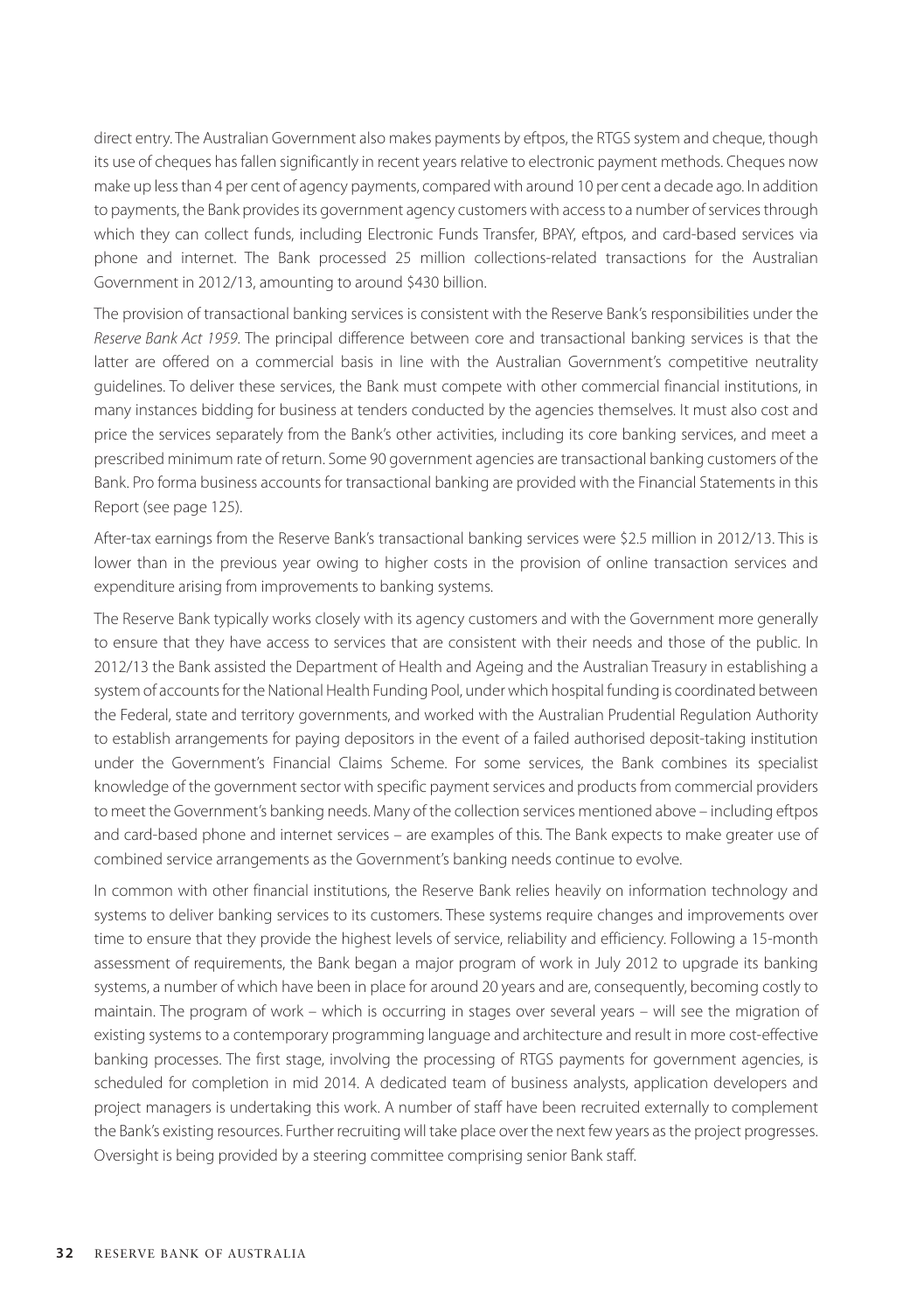## **Registry**

The 2012 Annual Report noted that the Australian Government had decided to transfer the provision of registry services for Commonwealth Government Securities (CGS) from the Reserve Bank to a commercial service provider from the end of 2012. The decision followed an announcement by the Government in 2010 that it was looking to improve access to the bond market for retail investors. These services have been provided by the Bank under agreement with the AOFM, and typically include registration of new issues, ongoing maintenance of ownership records, distribution of interest payments and redemption of securities at maturity. Reflecting the complexities involved in resourcing these services, the AOFM now expects the transfer to occur at the end of 2013.

The Reserve Bank has also for many years provided a facility that enables retail investors to buy and sell CGS over the counter. In May, the AOFM announced that, as part of arrangements to improve access to bond markets, retail investors can now buy and sell entitlements to CGS through an electronic platform provided by the Australian Securities Exchange (ASX). The new arrangements mean that a separate, over-the-counter service provided by the Bank is no longer required. As a result, the Bank closed its facility for selling CGS to retail investors in May at the time of the AOFM's announcement. Arrangements by which the Bank will purchase CGS from investors through the facility will cease around the end of the year when the CGS registry is expected to move to an external provider.

Registry services are provided by the Reserve Bank to a number of foreign official institutions that have Australian dollar debt programs. These are not affected by the move in the CGS registry.

Earnings after tax for the registry business were \$0.2 million in 2012/13, similar to earnings in the previous year.

## **Settlement Services**

The Reserve Bank owns and operates the Reserve Bank Information and Transfer System (RITS), which provides for the settlement of payment obligations across Exchange Settlement Accounts (ESAs) held with the Bank. Payments settled individually on an RTGS basis include time-critical customer payments, all wholesale debt and money market transactions and the Australian dollar legs of foreign exchange transactions. The latter includes Australian dollar trades involved in continuous linked settlement (CLS), for which net amounts are paid to and received from CLS Bank International each day. Around 90 per cent of electronic payments in Australia by value are settled in RITS on an RTGS basis.

RITS also settles some payments on a net basis. One such arrangement – the daily CHESS batch – is for settlement of payments arising from stock market transactions and is managed by the ASX as Batch Administrator. Another batch arrangement is for settlement of obligations arising from cheque, direct entry and retail card transactions that are cleared through low-value systems prior to settlement across RITS. Settlement of these obligations currently occurs at 9.00 am on the next business morning. The Reserve Bank has been working with the payments industry over recent years to allow these transactions to settle on a more timely basis.

The RITS Low Value Settlement Service (LVSS), described in previous Annual Reports, enables RITS Members to provide settlement instructions to RITS at around the same time as file-based clearing activity takes place between the institutions. During 2012, the LVSS replaced legacy arrangements whereby only aggregated settlement instructions were sent to the Reserve Bank during overnight processing, prior to settlement across RITS at 9.00 am on the next business day. Settlement instructions relating to low-value clearing obligations are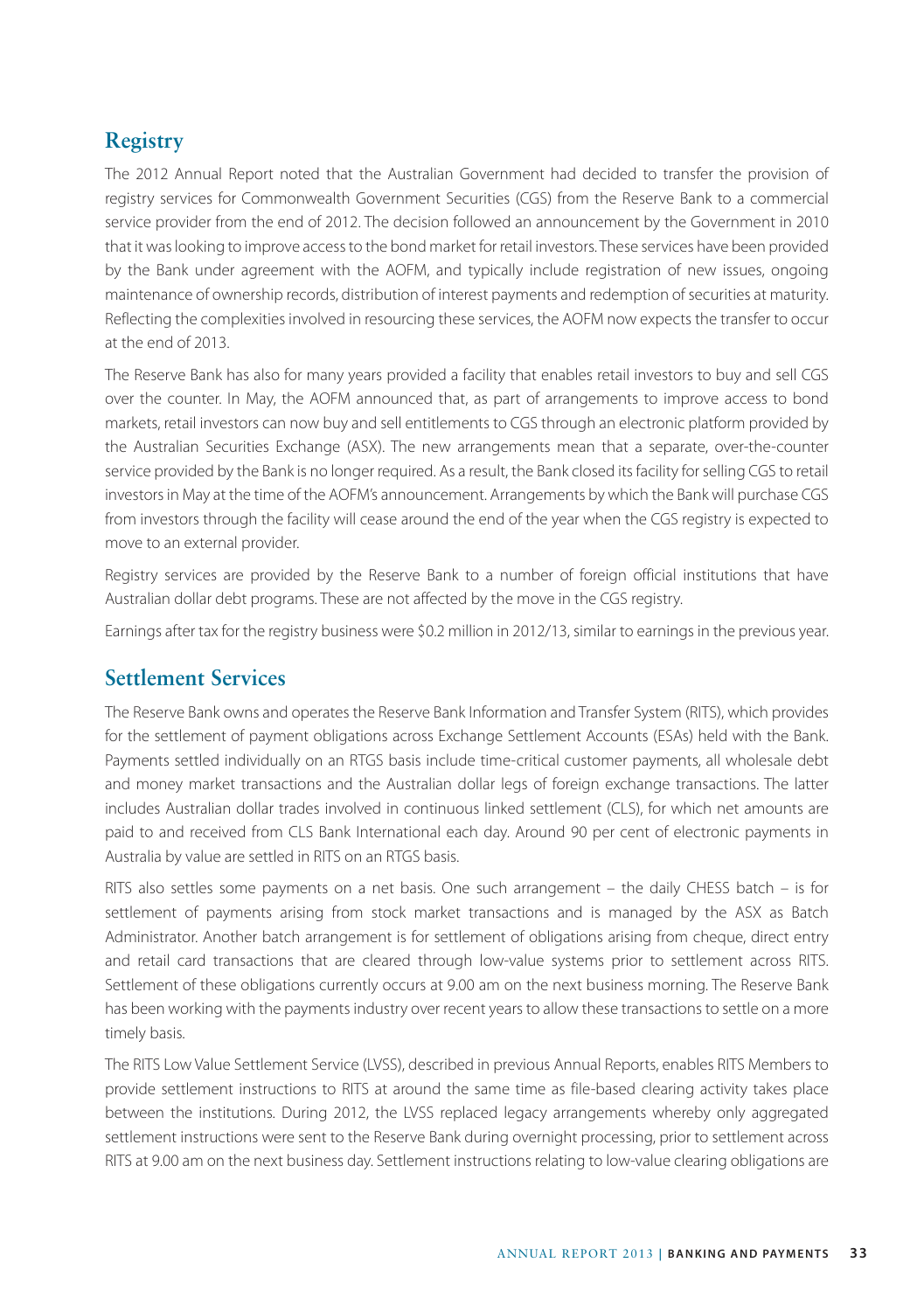now sent directly to RITS multiple times during the day and are able to be settled on the same day as clearing files are exchanged. Accordingly, the Bank is working closely with APCA and RITS Members to introduce same-day settlement for the direct entry system. The implementation of this industry project is scheduled for November 2013. This outcome is in line with the conclusions of the Payments System Board's *Strategic Review of Innovation in the Payments System* published in June 2012.

At the end of June 2013, there were 62 institutions approved to operate an ESA. A further 23 institutions hold ESAs but have appointed another ESA holder to settle their RTGS transactions on their behalf in RITS. Another 45 institutions were Non-Transaction Members of RITS in order to participate in the Reserve Bank's domestic open market operations.

Close to 39 000 RTGS transactions worth \$157 billion were settled in RITS, on average, each day during 2012/13. While RTGS volumes have grown steadily since the global financial crisis in 2008, values are yet to return to the levels that prevailed before the crisis.



In addition to RTGS payments, the daily value of obligations settled on a net deferred basis at 9.00 am each day using the LVSS averaged \$3.8 billion in 2012/13. These settlements covered 12 million underlying transactions worth around \$20 billion on average each day. CHESS batch settlements averaged around \$767 million each day in 2012/13.

The liquidity used to settle transactions in RITS during the day comes from overnight balances held in ESAs and intraday repurchase transactions undertaken with the Reserve Bank (see the chapter on 'Operations in Financial Markets'). Intraday liquidity in RITS was close to all-time peak levels in 2012/13; combined with subdued payment values, this contributed to faster throughput of transactions in RITS.

Reflecting the critical importance of RITS to the Australian financial system, the Reserve Bank invests significantly in its technical and business infrastructure and in operational resourcing. This ensures that RITS operates to appropriately high standards of availability and resilience and that its settlement services evolve to meet the changing needs of the payments system. In addition to the work involved in migrating to LVSS, major infrastructure work undertaken in 2012/13 included:

- **•** upgrading the RITS certificate authority, which provides security credentials for accessing and operating the RITS user interface
- **•** undertaking proof of concept testing ahead of a required replacement of RITS servers, operating systems and databases scheduled for completion in 2014
- **•** providing additional functionality in RITS for new liquidity arrangements that will support extended settlement hours for direct entry payments
- **•** introducing enhanced transaction management functionality in RITS to assist Members with management of small-value payments.